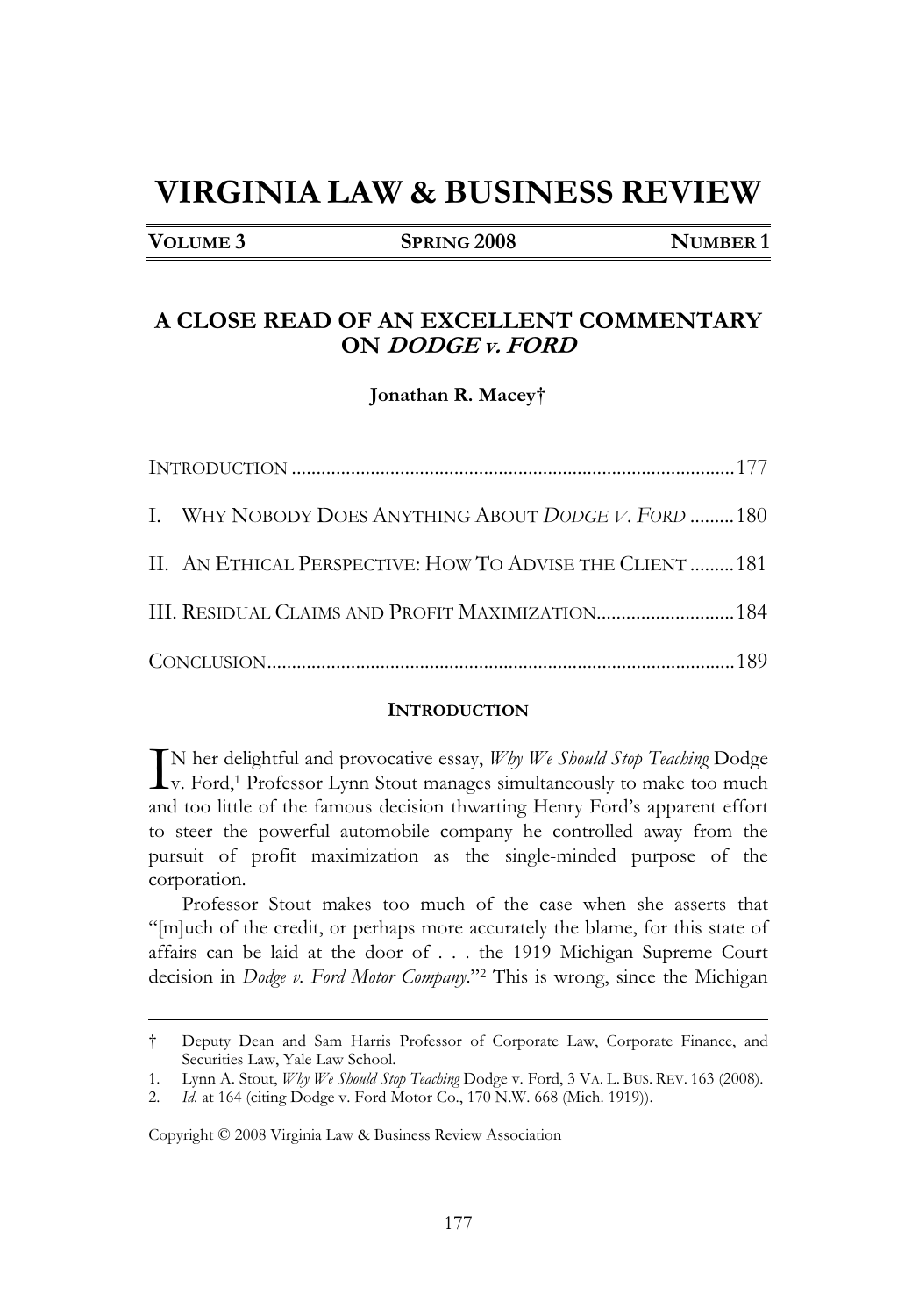Supreme Court is merely the messenger here. As Professor Stout rightly points out, the Michigan Supreme Court has not innovated much in the world of corporate governance,3 and this case is no exception. The court certainly cannot rightly be credited (or, if Professor Stout is to be believed, blamed) for *inventing* the idea that the purpose of the public corporation is to maximize value for shareholders.

Professor Stout makes too little of the case with her claim that the opinion is "a mistake, a judicial 'sport,' a doctrinal oddity largely irrelevant to corporate law and practice."4 The case is not a doctrinal oddity. *Dodge v. Ford* still has legal effect, and is an accurate statement of the form, if not the substance, of the current law that describes the fundamental purpose of the corporation. By way of illustration, the American Law Institute's ("ALI") *Principles of Corporate Governance* ("*Principles*"),<sup>5</sup> considered a significant, if not controlling, source of doctrinal authority, are consistent with *Dodge v. Ford*'s core lesson that corporate officers and directors have a duty to manage the corporation for the purpose of maximizing profits for the benefit of shareholders. Specifically, section 2.01 of the *Principles* makes clear that "a corporation should have as its objective the conduct of business activities with a view to enhancing corporate profit and shareholder gain."6

Significantly, the *Principles* specify that the goal of the corporation is shareholder wealth maximization. According to Professor Mel Eisenberg, Reporter for the ALI's Principles of Corporate Governance Project, shareholder wealth maximization is used because "the market is usually more accurate" and is less susceptible to manipulation than other measures of corporate performance.7 Moreover, the ALI expressly emphasizes shareholder wealth rather than corporate wealth, and specifically excludes labor interests as something that should be maximized, contrary to Professor Stout's apparent preferences on this matter.8

The *Principles* contain only three rather minor exceptions to the shareholder wealth maximization norm. Corporations can ignore shareholder wealth maximization in order to: (1) comply with the law; (2) make charitable

<sup>3.</sup> *Id.* at 167 (citing Guhan Subramanian, *The Influence of Antitakeover Statutes on Incorporation Choice: Evidence on the "Race" Debate and Antitakeover Overreaching*, 150 U. PA. L. REV. 1795 (2002)).

<sup>4</sup>*. Id*. at 166.

<sup>5.</sup> PRINCIPLES OF CORPORATE GOVERNANCE (1994) [hereinafter PRINCIPLES].

<sup>6.</sup> *Id*. § 2.01.

<sup>7.</sup> Symposium, Waseda Institute for Corporation Law and Society, *A Talk with Professor Eisenberg* 21, http://www.21coe-win-cls.org/english/activity/Eisenberg\_e.pdf (last visited Apr. 7, 2008).

<sup>8.</sup> *See id.*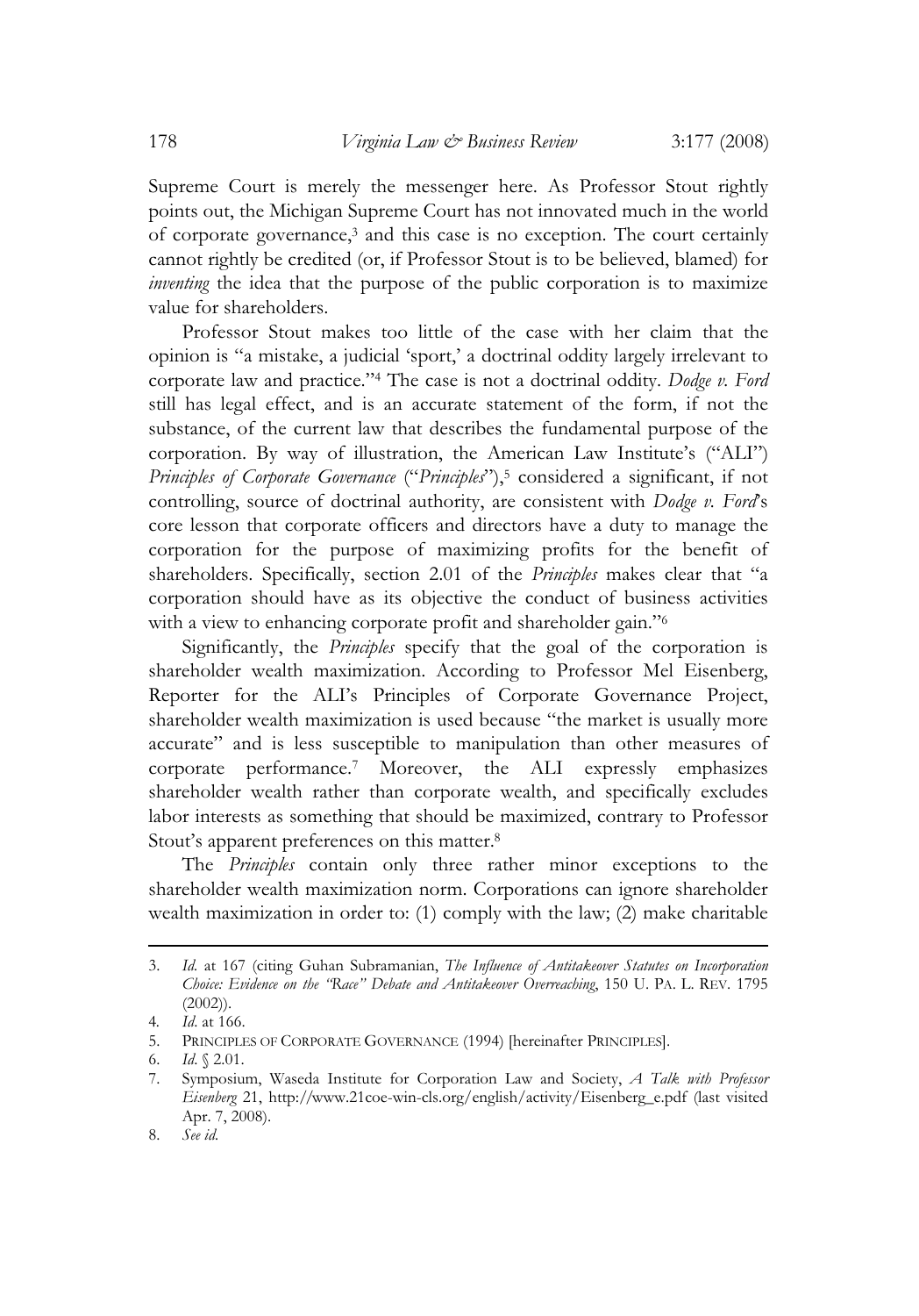contributions; and (3) devote a "reasonable amount of resources to public welfare, humanitarian, educational, and philanthropic purposes."9 In other words, the only exceptions permitted to the shareholder wealth maximization norm are those necessary to ensure that corporations be given sufficient latitude to act like responsible community members by complying with the law and supporting charities and other worthy causes.

Professor Stout makes the observation that "[a] large majority of state [corporation] codes contain so-called other-constituency provisions that explicitly authorize corporate boards to consider the interests of not just shareholders, but also employees, customers, creditors, and the community, in making business decisions."10 Professor Stout makes much too much of this corporate governance factoid. For the sake of completeness, she should have pointed out that these statutes cannot rationally be construed to permit managers to benefit non-shareholder constituencies at the expense of shareholders. Rather, these statutes are mere tie-breakers, allowing managers to take the interests of non-shareholder constituencies into account when doing so does not harm shareholders in any demonstrable way.

In this Essay, first I will examine in a bit more detail Professor Stout's claim that corporations have some purpose other than profit maximization. Next, I will argue that though she is wrong on the legal doctrine, her argument contains only a minor, essentially semantic error that reflects a modest bit of confusion about the legal landscape.

Nevertheless, Professor Stout's excellent essay captures two very important points about corporate law. First, because the corporation is a contract-based form of business organization, maximizing shareholder gain is only a default rule. Shareholders could opt out of this goal if they so desired. Shareholders, however, have indicated very little, if any, propensity to alter the application of the default rule that the public companies in which they invest should do strive to maximize profits on their behalf.

The second important point captured by Professor Stout's essay is that *Dodge v. Ford* is interesting not because it establishes the proposition that directors should maximize shareholder wealth as a matter of law, but rather as "a normative discourse on what many believe the proper purpose of a wellfunctioning corporation should be."11 This observation is meaningful and important, but incomplete. Professor Stout's assertion that *Dodge v. Ford* is a mere normative description of what corporate law ought to be, rather than a

<sup>9.</sup> PRINCIPLES, *supra* note 5, § 2.01.

<sup>10.</sup> Stout, *supra* note 1, at 169.

<sup>11.</sup> *Id.* at 173.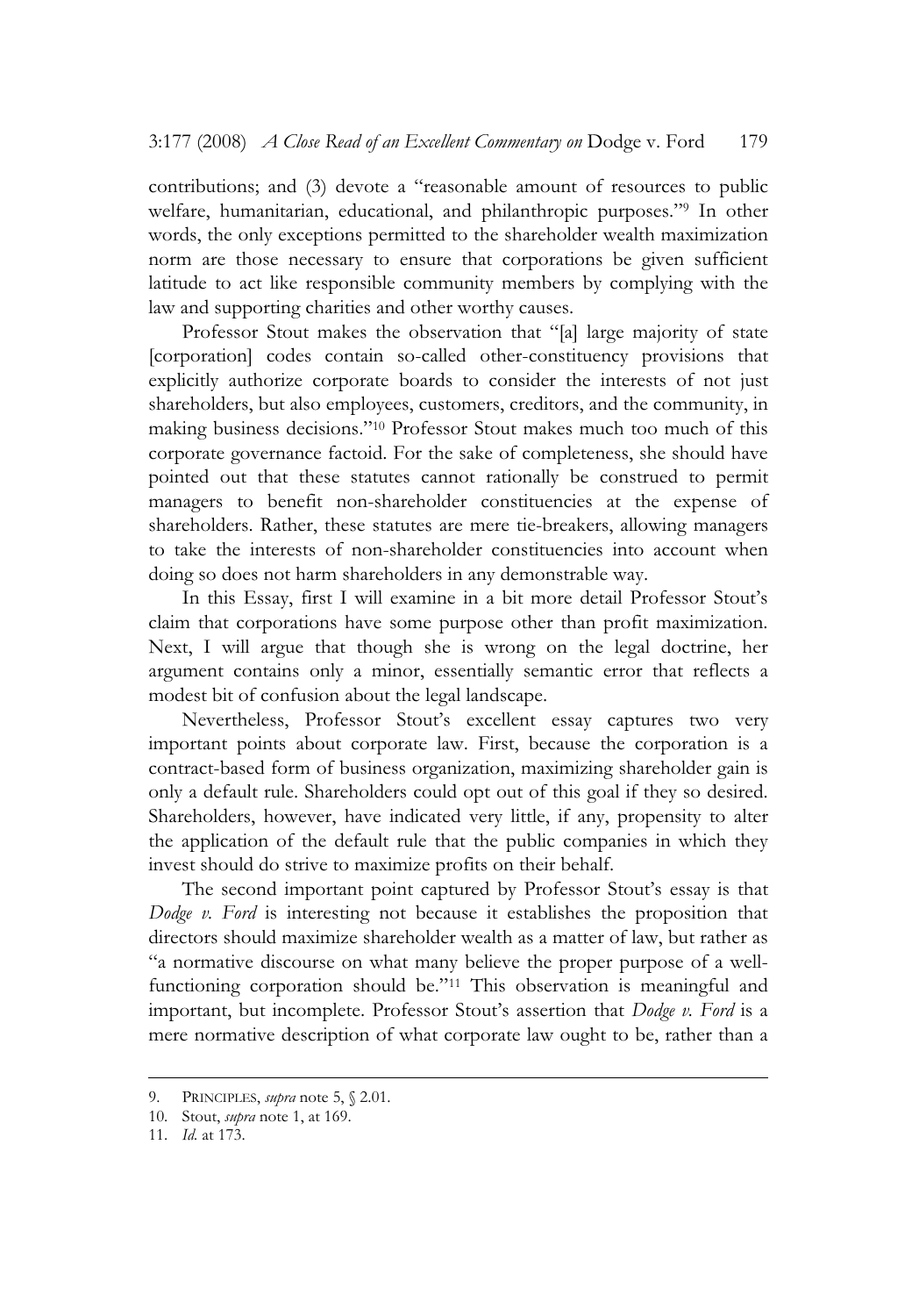positive account of what corporate law actually is, does not account for the inconvenient fact that the shareholder maximization ideal actually drives the holding and is not mere dicta.

Still, Professor Stout invokes an extremely important truth: there are no cases other than *Dodge v. Ford* that actually operationalize the rule that corporations must maximize profits. The goal of profit maximization is to corporate law what observations about the weather are in ordinary conversation. Everybody talks about it, including judges, but with the lone exception of *Dodge v. Ford*, nobody actually does anything about it.

Next, I will expound on the implications of the fact that shareholder wealth maximization is widely accepted at the level of rhetoric but largely ignored as a matter of policy implementation. In the following section, I will explain why *Dodge v. Ford* is generally ignored. I will then discuss what I believe is the most interesting aspect of *Dodge v. Ford*: the implications of the case from an ethical perspective. Here, I will make the radical and irreverent assertion that the reason we have never seen, and in all probability will never see, another case quite like *Dodge v. Ford* is because CEOs who testify in depositions and trials are better coached and more willing to dissemble than Henry Ford was. If other CEOs actually told the truth about how they put their own private interests ahead of those of the shareholders, the case might not stand in such splendid isolation.

In the final section, I will take issue with Professor Stout's assertion that advances in economic thinking have made it clear that shareholders are not the sole residual claimants in the firm, as well as its implication that corporate managers should be free to maximize the wealth of all of the corporation's constituencies and not just the wealth of the shareholders.

#### **I. WHY NOBODY DOES ANYTHING ABOUT <sup>D</sup>ODGE V. <sup>F</sup>ORD**

Maximizing value for shareholders is difficult to do. There is no simple algorithm, formula, or rule that managers can employ to determine what corporate strategy will maximize returns for shareholders. Competition is fierce. The world changes quickly. Even extremely dedicated and able managers preside over business ventures that fail. A strategy that leads to great success in one venture may result in financial catastrophe in another venture. The world of business is more than uncertain: it is chaotic and unpredictable.

Thus even though I believe, contrary to Professor Stout, that corporate law requires directors to maximize shareholder value, I also recognize that it simply is not possible or practical for courts to discern ex post when a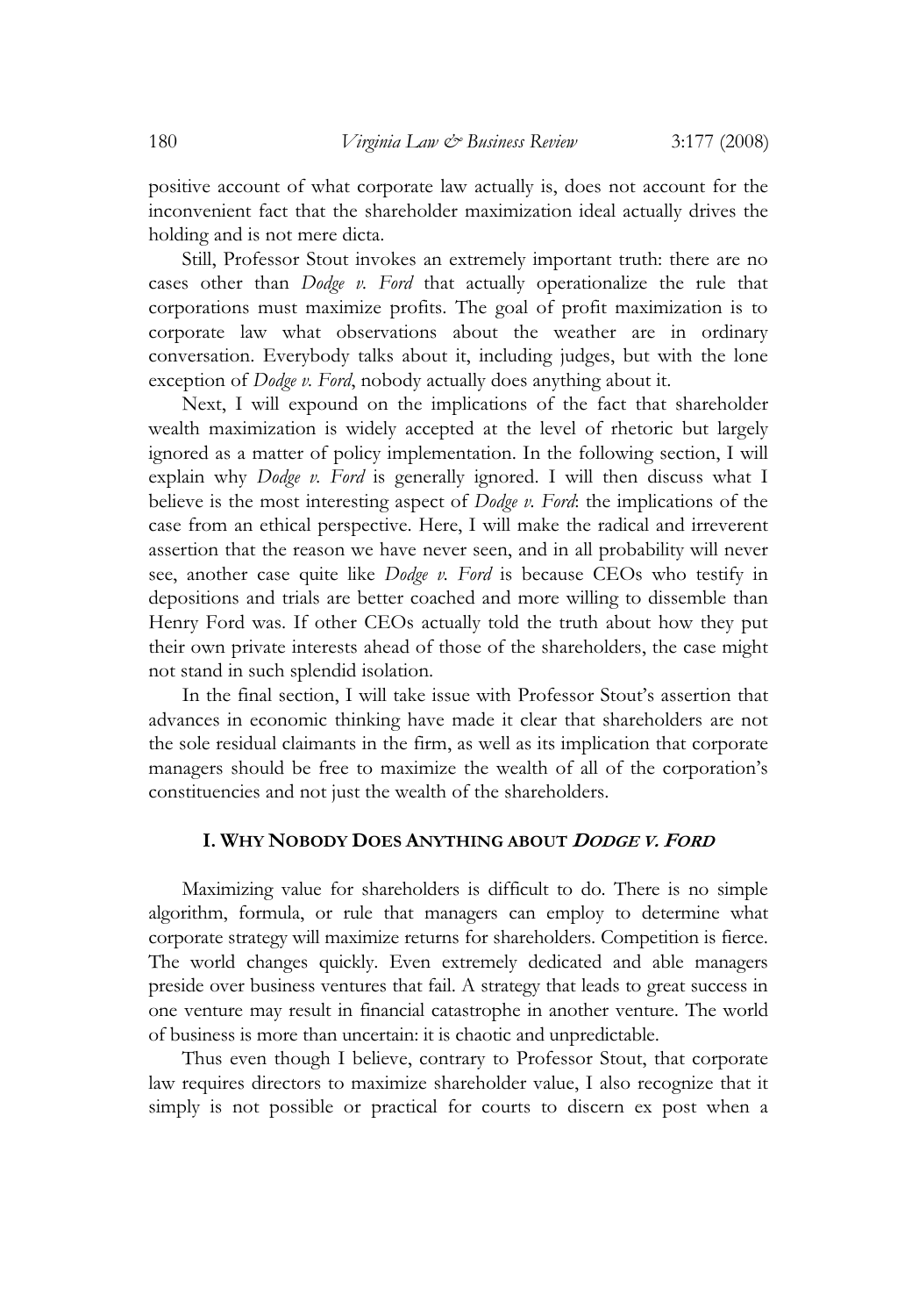company is maximizing value for shareholders and when the officers and directors are only pretending to do so.

Shareholder wealth maximization, however, is still at least the law on the books, if not in practice. It is the law, just as it is the law that cars should not drive more than fifty-five miles per hour on Connecticut's Merritt Parkway. The speed limit is clearly posted and well understood. In reality, however, it is extremely rare to locate a car traveling at less than seventy miles per hour, and eighty miles per hour is closer to the norm. I presume that Professor Stout would agree with me about what the law says with respect to the speed limit on the Merritt Parkway.

The lack of any apparent means to enforce the de jure speed limit on the Merritt Parkway is largely due to the fact that the terrain makes it extremely difficult to set up speed traps. This, in turn, makes it difficult for the police to detect wrongdoing. The same is true for the rule of corporate law that corporate fiduciaries are obligated to maximize profits for shareholders. The law is clear. It is not merely a "normative discourse," as Professor Stout argues.12 The problem is not the lack of clarity of the rule. The problem is lack of enforceability.

The enforceability problem is exacerbated by hindsight bias. When a company fails (or simply has deeply disappointed shareholders), it will inevitably appear that managers were not acting in the shareholders' interests, even if they were. In fact, because shareholders are residual claimants who may hold fully diversified portfolios of securities, maximizing profit for shareholders often requires significant risk-taking. Thus, ironically, companies that are engaged in shareholder wealth-maximizing, risk-taking activities may wind up in financial distress. On the other hand, companies that are pursuing strategies that primarily serve the interests of workers, such as expanding only to increase market share or acquiring other companies in unrelated fields to reduce risk, may never become insolvent. However, these strategies often do not maximize value for shareholders.

### **II. AN ETHICAL PERSPECTIVE: HOW TO ADVISE THE CLIENT**

The prior discussion raises an interesting question about *Dodge v. Ford*  itself. If I am correct that the profit maximization rule is so difficult to enforce as a practical matter, then how did the court in *Dodge v. Ford* manage to enforce it? After all, as Professor Stout accurately (though perhaps a bit bluntly) observes, unlike the Delaware courts, the Michigan courts are not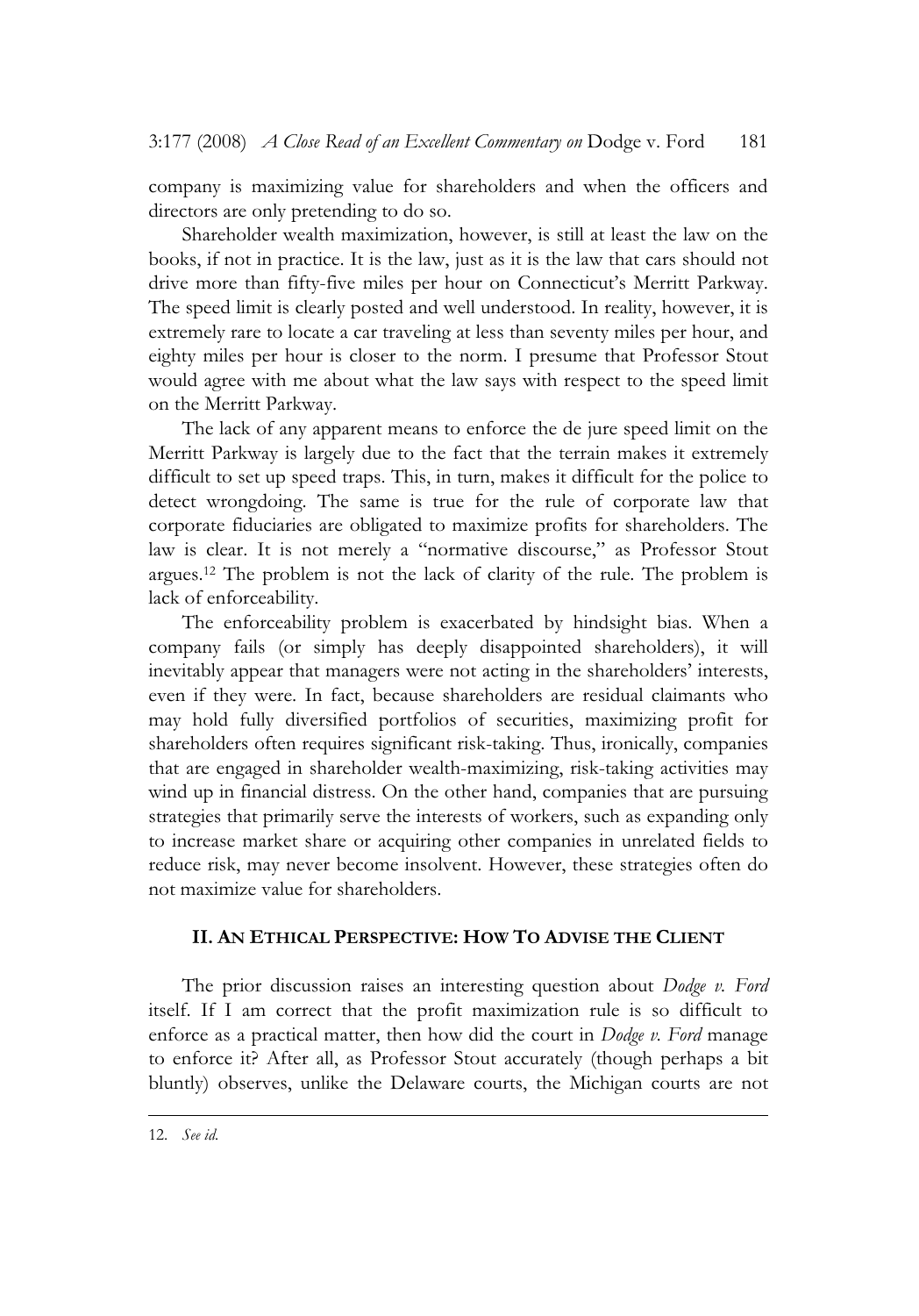exactly known for their expertise or sophistication in matters of corporate law.13 Michigan is indeed "a distant also-ran in the race between and among the states for influence in corporate law."14 This is true not only in comparison with Delaware, but even in comparison with other states, such as California, New York, Massachusetts, Maryland, and Virginia.

The reason that the Michigan Supreme Court held against Mr. Ford is simple. Ford gave them no choice when he asserted that he was pursuing some strategy other than wealth maximization for shareholders. As Professor Stout observes, Henry Ford did not acknowledge the validity of the minority shareholders' claim that the corporation had fiduciary obligations to them. Rather, Ford "argu[ed] that he preferred to use the corporation's money to build cheaper, better cars, and to pay better wages."15

Henry Ford's frank admission raises an important question. Where was Henry Ford's lawyer when Mr. Ford was losing the case for himself by claiming no hint of an obligation to maximize shareholder value? Instead, Mr. Ford testified that he did not plan to make any dividend payments to the shareholders, convincing the court that the CEO had "the attitude towards shareholders of one who has dispensed and distributed to them large gains and that they should be content to take what he chooses to give."16

A fascinating thing about *Dodge v. Ford*, and a compelling reason why it is an excellent teaching vehicle, is how easy it would have been for Mr. Ford to have won this case. Suppose Mr. Ford simply had gotten on the stand and testified (contrary to the truth, apparently) that he was keenly interested in maximizing value for shareholders. Suppose further that Mr. Ford took the position (as many CEOs have done) that, in his view, the best way to benefit the shareholders was to increase the market share of the business, and that reducing the price of cars was critical to his strategy of expanding the company. Also suppose that Mr. Ford took the eminently reasonable position that the company required loyal, experienced, and skilled workers to succeed, and that his plan to raise wages was necessary to accomplish this end.

In sum, suppose that Mr. Ford simply had testified that his plans were consistent with the goal of profit maximization for shareholders. As the court observed in *Dodge v. Ford*, while corporations are "organized and carried on primarily for the benefit of the stockholders[,] . . . [t]he discretion of the directors is to be exercised in the choice of means to attain that end . . . ."17 In

<sup>13.</sup> *See id.* at 166–67.

<sup>14.</sup> *Id.* at 167.

<sup>15.</sup> *Id.* at 165 (paraphrasing *Dodge v. Ford*, 170 N.W. at 671).

<sup>16.</sup> *Dodge v. Ford*, 170 N.W. at 683.

<sup>17.</sup> *Id.* at 684.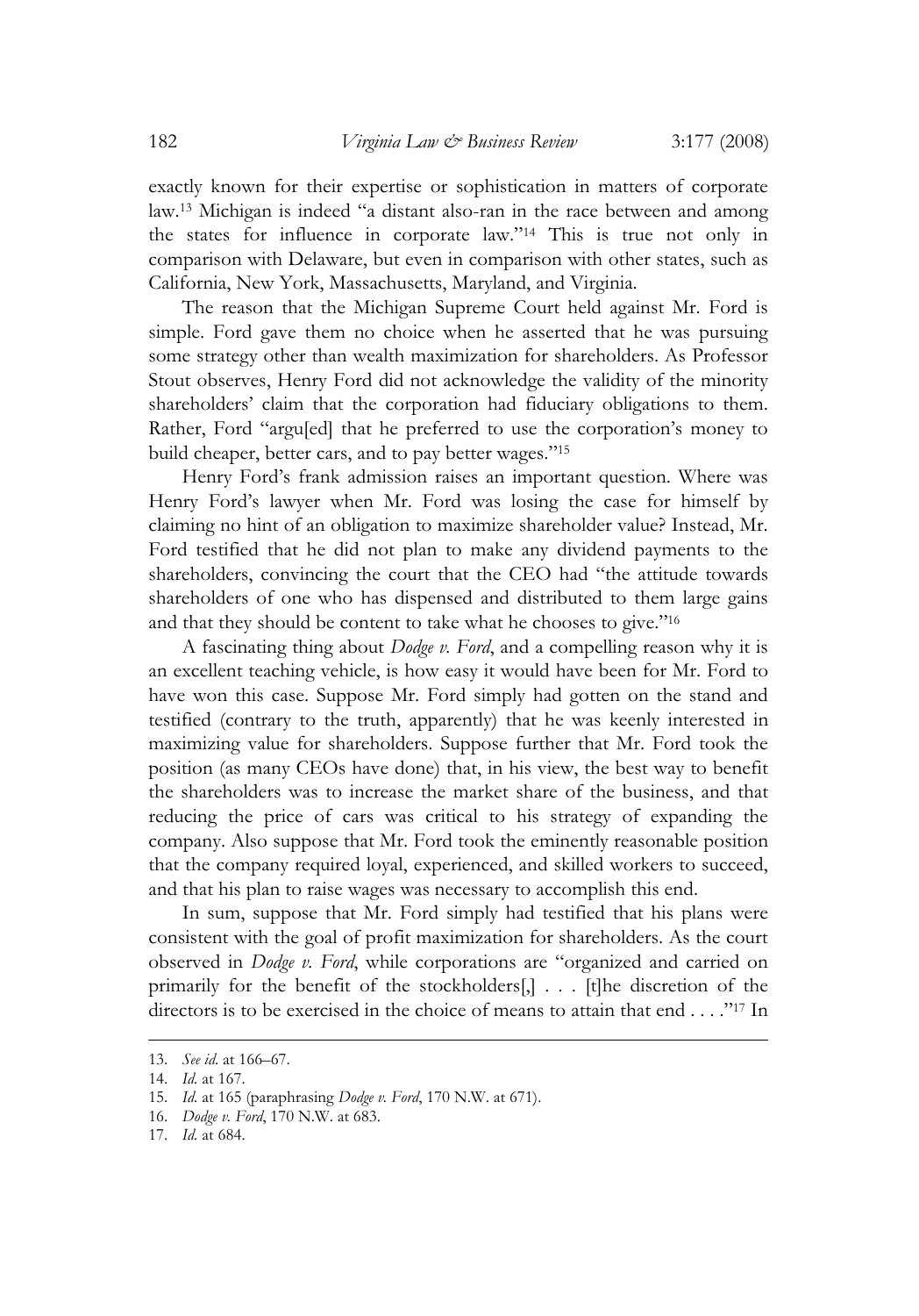other words, *Dodge v. Ford* itself stands for the proposition that as long as the goal of the corporation is profit maximization, the directors have virtually unfettered discretion to choose the strategies to be employed to that end, which the court described aptly as "the infinite details of business."<sup>18</sup> The court specifically noted that the issues in the case, including (but presumably not limited to) employee wages, working hours and conditions, and product pricing are at the discretion of the directors.19 Consistent with common contemporary corporate practice, the court even suggests that declining to distribute dividends is fine, so long as the retained earnings are used to benefit the stockholders and not devoted to "other purposes."20

In other words, what mattered in this case was not what Mr. Ford did, but what he said he was doing. Mr. Ford said that he was putting the interests of other constituents ahead of the interests of the shareholders. If he had *lied* and said that his motivation was to maximize profits rather than to benefit workers and other non-shareholder constituencies, he would have won the case. The court acknowledges that the problem in this case was Mr. Ford's frank articulation of the motives for his behavior and that of his directors, as he had attempted to argue that directors' motives are irrelevant, as long as their actions "are within their lawful powers."21

The court did not dispute that the actions taken by the directors were within their lawful powers. The problem the court had was that the directors attempted to justify their actions by claiming that they were motivated by a desire to benefit some constituency other than the shareholders. If Henry Ford had decided to articulate a different, shareholder-centric motivation for his behavior, he would have prevailed in this litigation.

This raises the interesting question of how Mr. Ford's attorneys might have better counseled their star witness. The rules of professional responsibility are clear. Lawyers have a duty to do everything possible to prevent a client from lying, and they must not knowingly call any witness who plans to lie while testifying.22 Lawyers who believe that a client is going to give untruthful testimony are required to take remedial measures, including disclosure to the tribunal if necessary, rather than permit such conduct in the proceeding.23

Mr. Ford's lawyers had a responsibility not to allow him to lie on the stand. They certainly had an ethical responsibility not to coach him to do so.

<sup>18</sup>*. Id.* 

<sup>19.</sup> *Id.*

<sup>20.</sup> *Id.*

<sup>21.</sup> *Id.*

<sup>22.</sup> MODEL RULES OF PROF'L CONDUCT R. 3.3(a)(3) (2003).

<sup>23.</sup> *Id.* at R. 3.3(b).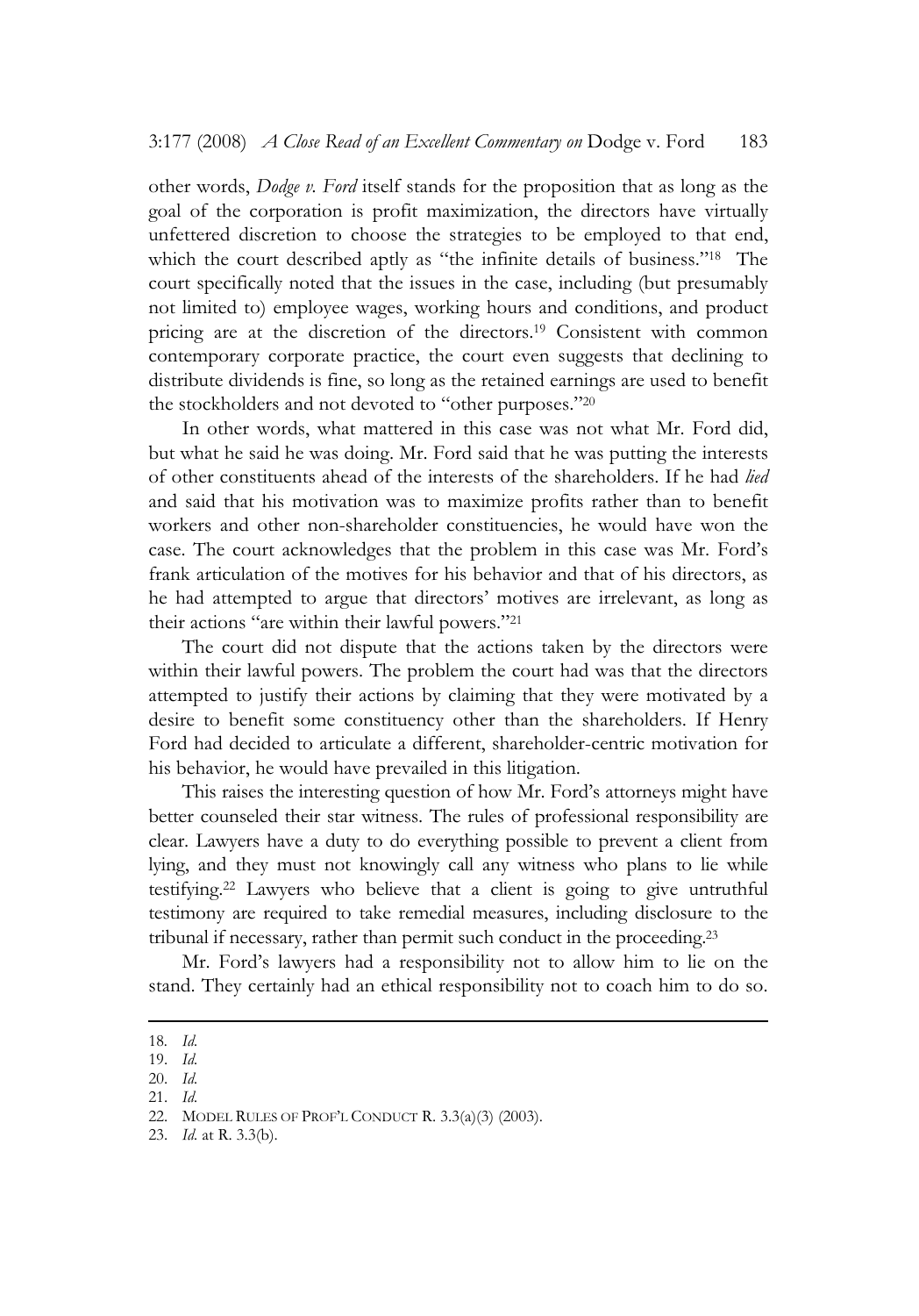Thus, this case tells us something important about the practical ramifications of the rules of professional conduct, as they may well have been outcomedeterminative. Unless Mr. Ford lied about the motivations for his actions, he would lose the case.

Suppose, however, that Mr. Ford's lawyers had said something like the following: "We cannot advise you to lie. In fact, our professional responsibilities as lawyers require that we insist that you tell the truth. Be aware, however, that if you insist on testifying that your motivations in formulating your dividend policy and other corporate strategies are to benefit your employees and society rather than your company's shareholders, you are going to lose this case. On the other hand, if you can honestly testify that you think that what you are doing is in the overall best interest of the Ford Motor Company and its shareholders, then you should say so, and you will be able to do as you please regarding salaries, expansion of production facilities, and product pricing. The plaintiffs will have no chance of winning this case if you testify that you are doing what you are doing to maximize value for your company's shareholders."

Mr. Ford, not being a complete idiot, would undoubtedly get the point if it was presented to him in this fashion, and undoubtedly it would have been. The more vexing question is whether Mr. Ford's lawyers should have advised Mr. Ford that the outcome of the case would depend on the way he characterized his own motives. This is one of the things that make *Dodge v. Ford* so intriguing. Because there is no sure way to tell what Mr. Ford's real motives were, it is impossible to know whether he was lying when he testified, and an unethical lawyer could have advised Mr. Ford to lie without fear of repercussion.

It would be wonderful to know what advice Mr. Ford's lawyers gave him before he testified so helpfully for the plaintiffs who were suing him. Perhaps this case represents the apogee of legal ethics in American law practice. Perhaps Mr. Ford was not told what the implications of his testimony might be. Or perhaps Mr. Ford was advised about the implications of his testimony, and, out of arrogance or pride, decided to tell the truth anyway, in spite of his lawyers. We will never know, but speculating certainly is fun.

#### **III. RESIDUAL CLAIMS AND PROFIT MAXIMIZATION**

Professor Stout challenges the proposition that shareholders are the sole residual claimants in the firm.24 Professor Stout thinks that by showing that shareholders are not the sole residual claimants in a company, she has

<sup>24.</sup> *See* Stout, *supra* note 1, at 173.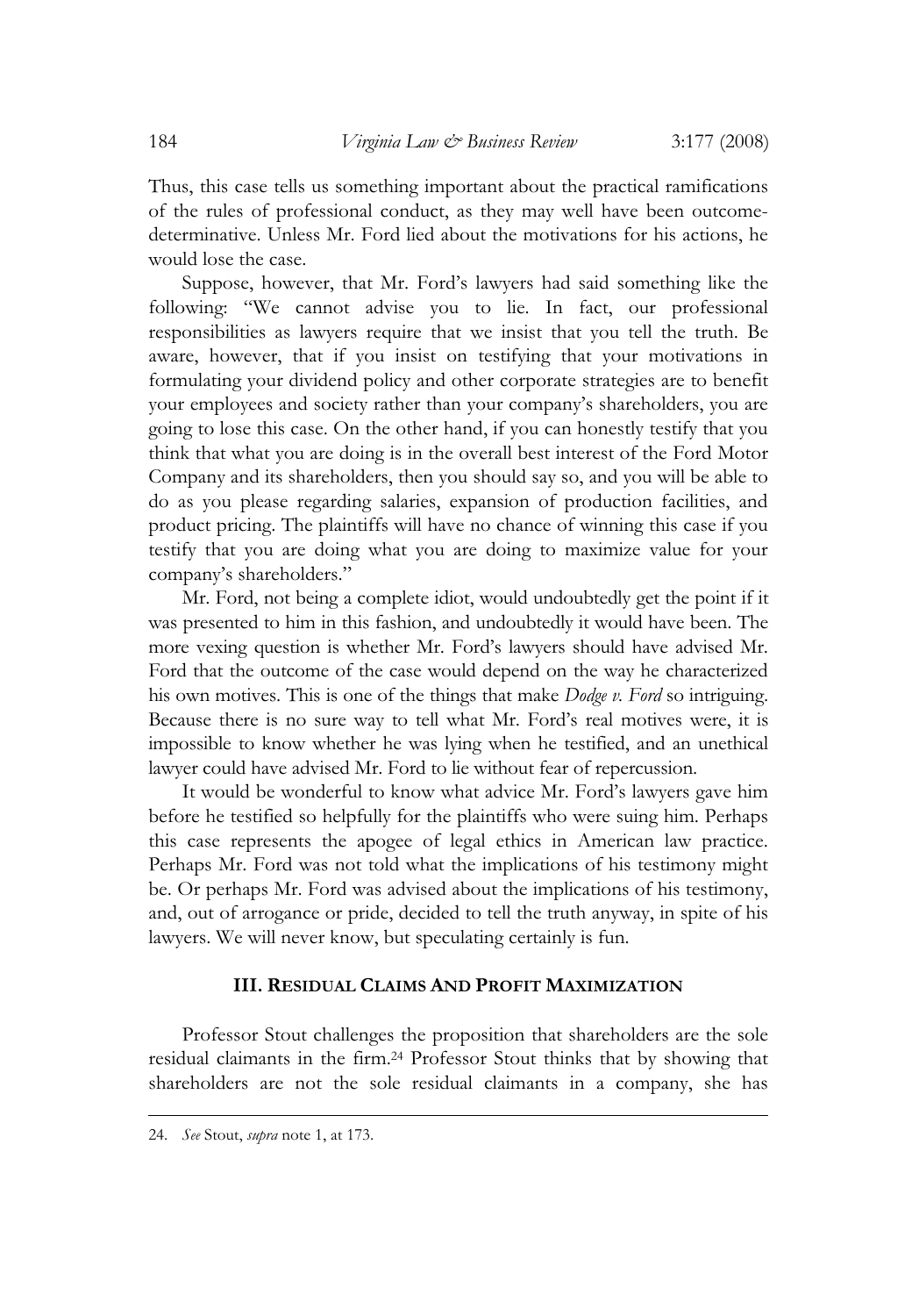somehow shown that profit maximization for shareholders is a bad idea. In my view, it is here that Professor Stout begins to err.

The basic problem is that Professor Stout's analysis reflects more than just a rejection of the goal of shareholder wealth maximization contained in *Dodge v. Ford* (and elsewhere, including the ALI's Corporate Governance Project and Delaware's corporate law jurisprudence). It also appears to reject, at least implicitly, the observation that the modern corporation is a nexus of contracts.25 Because the firm is a voluntary organization in which relationships are characterized by the contracts that define the firm itself, it would seem that rights, obligations, and power within the firm should be allocated according to contract. Seen from this perspective, there is a simple explanation for what the firm does—or, perhaps more accurately, what the firm should do. The corporation acts (or should act) so as to perform its obligations under the myriad contracts it has with its various constituents.

At least to me, the default rule is clearly that the corporate contract calls for the firm to maximize value for shareholders consistent with its other obligations under the law, as well as to employees, suppliers, customers, and other firms and individuals with which the firm is in contractual privity. The goal of profit maximization for shareholders is the law, but it is only a default rule. If the shareholders and the other constituents of the corporate enterprise could agree on some other goal for the corporation, then the law clearly should not interfere. Thus, to the extent that *Dodge v. Ford* is articulating a default rule, I believe that the decision was and is correct. To the extent that *Dodge v. Ford* purports to reflect a mandatory rule, however, I agree with Professor Stout that the opinion is not a correct articulation of the law.

Professor Stout claims that "[n]ot too long ago, it was conventional economic wisdom that the shareholders in a corporation are the sole residual claimants in the firm, meaning that shareholders are entitled to all the 'residual' profits left over after the firm has met its fixed contractual obligations to employees, customers, and creditors."26 Professor Stout is right to observe that shareholders are not the only residual claimants in the firm. It would be impossible to prevent workers, customers, suppliers, and other constituencies (including local communities) from benefiting in many "residual" ways when the corporation flourishes, and to prevent these

<sup>25.</sup> For the origins of this concept, see Ronald Coase, *The Nature of the Firm*, 4 ECONOMICA 386 (1937); Michael C. Jensen & William H. Meckling, *Theory of the Firm: Managerial Behavior, Agency Costs, and Ownership Structure*, 3 J. FIN. ECON. 305, 310–11 (1976) (noting that most organizations are simply legal fictions which serve as a nexus for a set of contracting relationships among individuals).

<sup>26.</sup> Stout, *supra* note 1, at 173.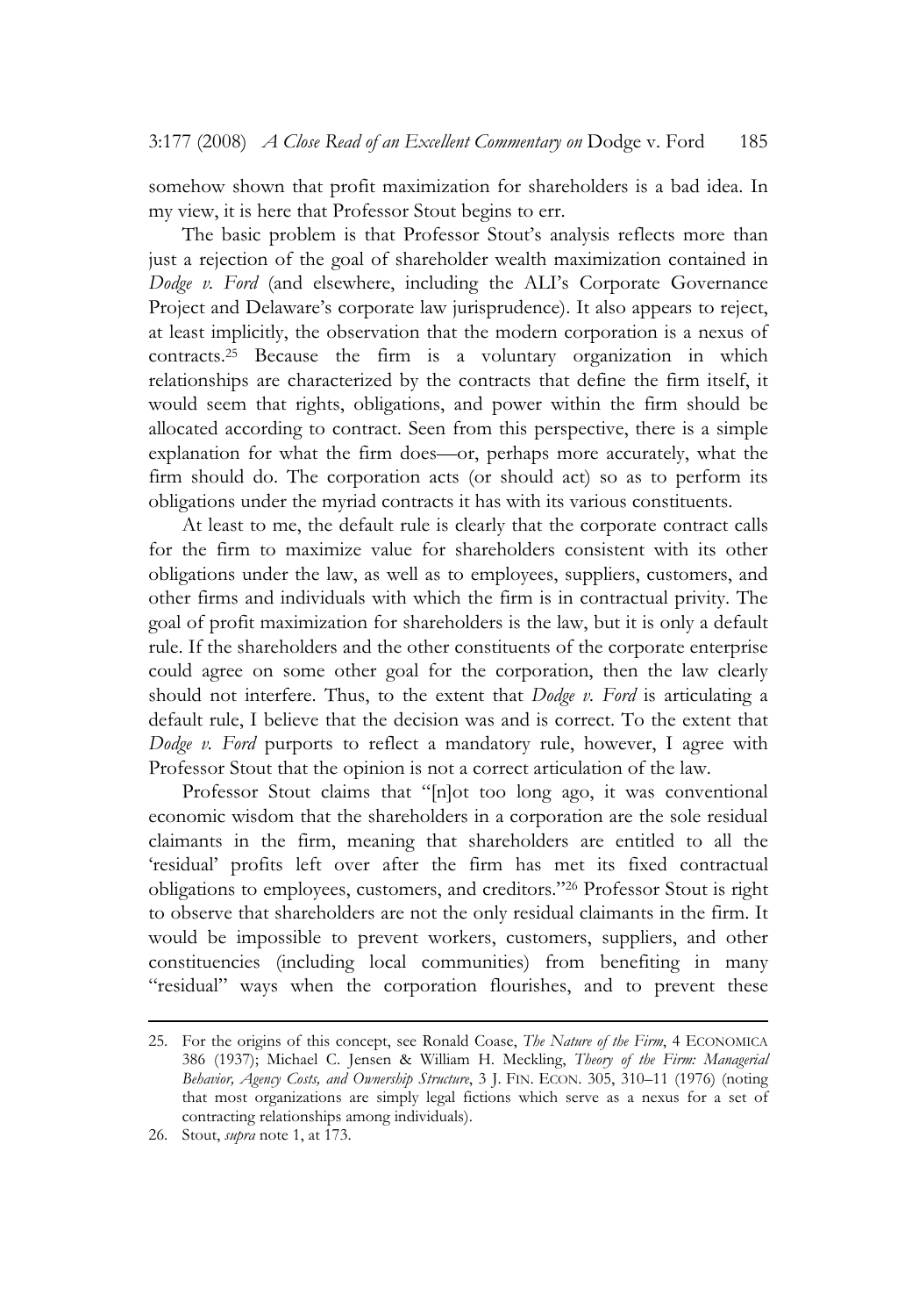constituencies from being harmed when the corporation is in distress. Contracting parties often benefit in various ways when their counter-parties flourish and suffer when their counter-parties fail.

Thus, shareholders are not distinguished by being the only corporate constituents with residual claims to the profits of the firm. What distinguishes shareholders is that they are the only claimants to the cash flows of the firm whose *only* economic interests in the firm are residual. This, as Professors Easterbrook and Fischel pointed out long ago, explains a peculiar feature of corporate law that Professor Stout conveniently ignores: shareholders, as residual claimants, almost always have exclusive voting rights in the firm.27

Professor Stout also goes on to claim that "modern options theory teaches that business risk that increases the expected value of the equity interest in a corporation must simultaneously reduce the supposedly 'fixed' value of creditors' interests."28 This claim is more or less correct, subject to a couple of important qualifications. First, it is worth noting that under certain conditions, shifting to new projects can increase the value of shareholders' interests without reducing the value of the creditors' interests even where business risk increases.

For example, suppose that a firm with \$20 in debt is thinking of shifting from Project 1, which has an expected value of \$54, to investment 2, which also has an expected value of \$54. Project 1's expected value of \$54 is based on the assumption that there is a 20% chance the firm will earn \$20, a 60% chance that the firm will earn \$50, and a 20% chance that the firm will earn \$100 during the relevant time frame.29 Project 2 also has an expected value of \$54, based on the assumption that there is a 40% chance the firm will earn \$20, a 20% chance that the firm will earn \$50, and a 40% chance that the firm will earn \$90 during the relevant time frame.30 Each of these projects provides an expected value of \$20 for the firm's fixed claimants and \$34 for the firm's equity investors.31

The risk of these two projects can be assessed by comparing the standard deviation of the two projects. Because the standard deviation of the second project (66.15) is higher than that of the first project (65.05), the shareholders might prefer the first project to the second, depending on a host of factors.

<sup>27.</sup> *See* Frank H. Easterbrook & Daniel R. Fischel, *Voting in Corporate Law*, 26 J.L. & ECON. 395 (1983).

<sup>28.</sup> Stout, *supra* note 1, at 173.

<sup>29.</sup>  $(.2 \times $20) + (.6 \times $50) + (.2 \times $100) = $54.$ 

<sup>30.</sup>  $(0.4 \times \$20) + (0.2 \times \$50) + (0.4 \times \$90) = \$54$ .

<sup>31.</sup> With both projects creditors have a 100% chance of being repaid the funds that are owed to them. Project 1's shareholders have an expected return of \$34, as  $(2 \times $0) + (0.6 \times $30)$  $+(0.2 \times $80) = $34$ . Project 2's shareholders also have an expected return of \$34, as (.4  $\times$  $(0.9) + (0.2 \times 30) + (0.4 \times 370) = 334.$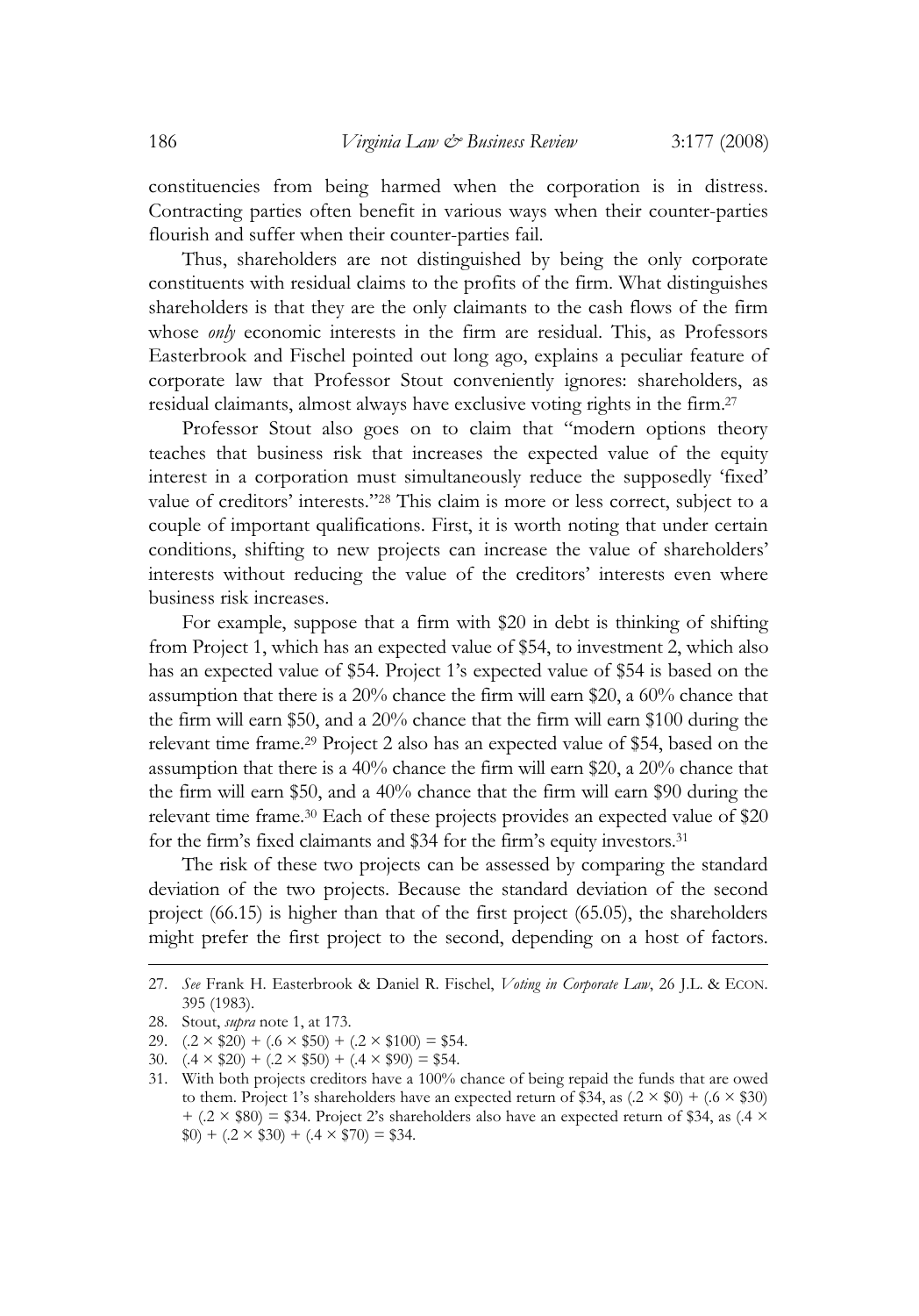Corporate law provides no guidance as to which of these two projects should be selected, even where shareholder wealth maximization is the goal, because the second project offers both greater upside potential and greater risk to the shareholders. It is clear, however, that the choice between Project 1 and Project 2 is a matter of complete indifference to the firm's fixed claimants, because the creditors will be repaid in full regardless of which of the two projects is chosen.

Thus, contrary to Professor Stout's assertions, finance theory also teaches that increasing business risk does not always result in a diminution in the value of a firm's fixed claims. There are many business decisions that increase the value of a firm's equity claims without decreasing the value of the firm's fixed claims. For example, suppose that the firm is offered a third project. Pursuing this project also entails the firm selling \$20 in fixed claims, but this project has an expected value of \$58. Project 3's expected value of \$58 is based on the assumption that there is a 40% chance the firm will earn \$20, a 20% chance that the firm will earn \$50, and a 40% chance that the firm will earn \$100 during the relevant time frame.<sup>32</sup> This project provides an expected value of \$20 for the firm's fixed claimants but a \$38 expected return for the firm's equity investors.33

Just as the fixed claimants were indifferent between Project 1 and Project 2, they are also indifferent among the firm's choices of Project 3 or Projects 1 or 2. Professor Stout offers no reason for why a rational fixed claimant would pay anything for the rights to participate in the decision about which of these three projects to pursue.

Of course, Professor Stout might respond to this criticism by pointing out that there are plenty of other projects that the firm might pursue that transfer wealth from the fixed claimants to the equity claimants by increasing the standard deviation of the expected returns in such a way as to lower the probability that the creditors' claims will be repaid in full. This is true. Creditors, however, can fully protect themselves from this risk by contract. Not only can creditors refuse to extend credit, or charge very high rates of interest to compensate themselves for the perceived risks of an investment, they can also bargain for protections such as the conversion rights, which allow them to convert their claims from fixed claims to equity claims, or put option rights, which permit them to sell their fixed claims back to the firm under contractually specified conditions.

<sup>32.</sup>  $(.4 \times \$20) + (.2 \times \$50) + (.4 \times \$100) = \$58$ .

<sup>33.</sup> Project 3's creditors have a 100% chance of being repaid the funds that are owed to them. Project 3's shareholders have an expected return of \$38, as  $(2 \times $0) + (0.2 \times $30) + (0.4 \times $30)$  $$80$ ) = \$38.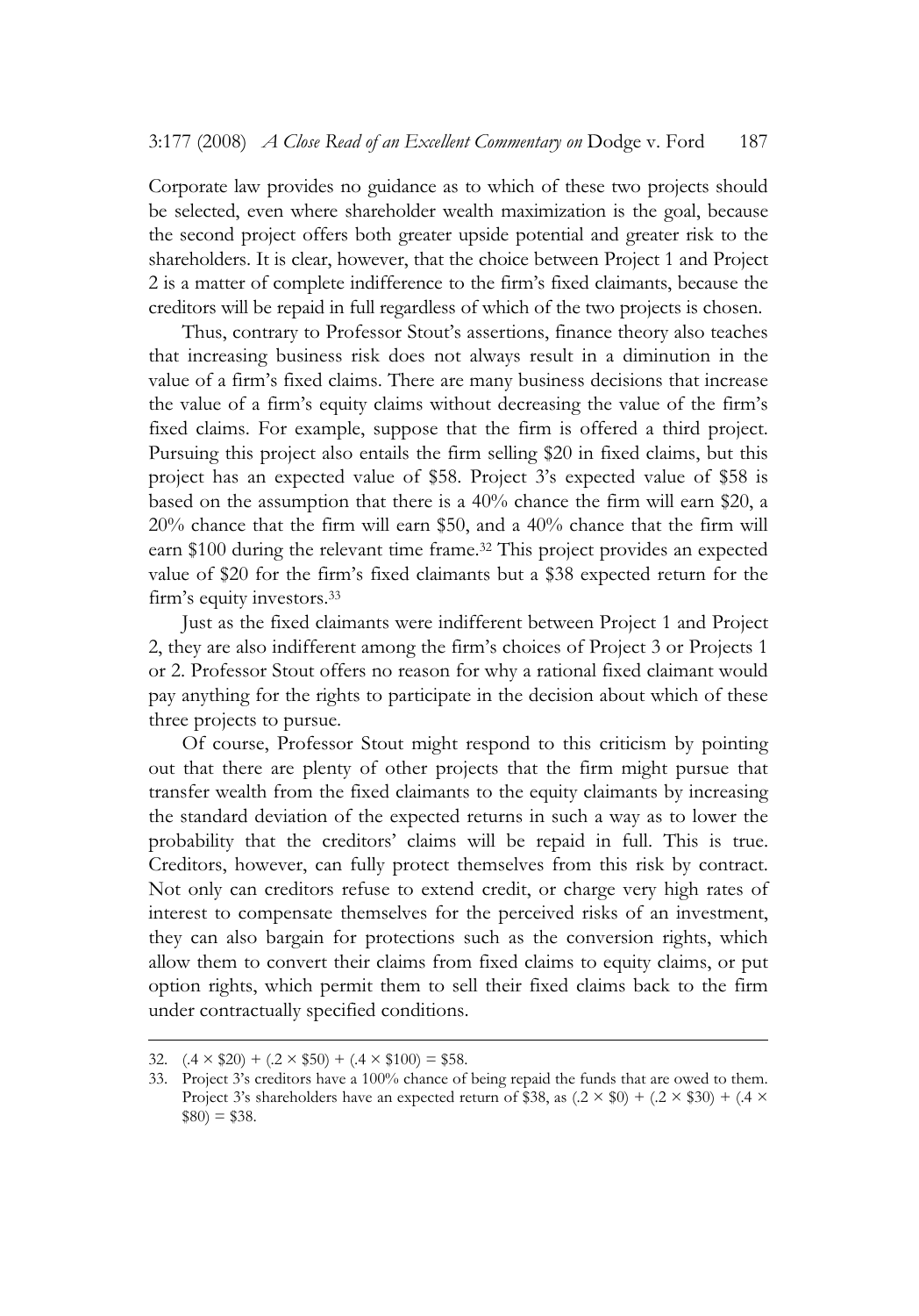In other words, there are business decisions that simply do not involve the fixed claimants, because there are business decisions in which the fixed claimants do not have a stake. Because shareholders' only claims are residual claims, all decisions made by the firm that affect either risk or return affect the shareholders.

Most tellingly, while Professor Stout recognizes that business risks that increase the expected value of the equity interests may reduce the value of a firm's fixed claims, she does not appear to recognize that the reverse is true. Business risks that increase the value of a firm's fixed claims (that is, by reducing risk) reduce the value of a firm's equity claims. For example, suppose that a firm embarked on Project 4, in which there was a 90% chance that the firm would make \$100 during the relevant time period, but a 10% chance that the firm would go bankrupt and be able to return only half of the \$20 owed to creditors. This investment would have an expected value of \$91, including \$72 for the shareholders and \$19 for the creditors.34 Suppose further that the firm was choosing between this project and an alternative Project 5 with a 100% chance of returning \$50 at the end of the relevant investment period. This alternative project would have a value of \$20 for creditors but only \$30 for the shareholders.35

It is true that if equity claimants gained control of a company that was pursuing the project with the \$50 expected value (100% chance of \$50), they would quickly shift the firm's resources to the alternative project that reduced the value of the fixed claims by nine percent, or from \$100 to \$91. It is also true, however, that if the fixed claimants somehow obtained control of a company that was pursuing the project with the \$91 expected value, they would quickly steer the firm in the direction of the project with the \$50 expected value, which would increase the expected value of their claims from \$19 to \$20.

Thus, what we actually know by combining corporate finance with the Coase Theorem is the following. First, one cannot determine whether fixed claimants' interests are being sacrificed for the benefit of equity claimants or whether the reverse is happening unless one knows the baseline understanding of the parties when they made their initial investments. If the parties invested thinking that the firm would pursue Project 4, a shift to Project 5 would benefit the firm's shareholders and harm the firm's fixed claimants. On the other hand, if the parties invested thinking that the firm

<sup>34.</sup>  $(0.1 \times $10) + (0.9 \times $100) = $91$ . Project 4 will have an expected return of \$19 for creditors, as  $(1 \times $10) + (0 \times $20) + (4 \times $80) = $19$ . It will have an expected return of \$72 for shareholders, as  $(.1 \times \$0) + (.9 \times 80) = \$72$ .

<sup>35.</sup>  $1.0 \times $50 = $50$ . This Project will have an expected return of \$20 for creditors, as 1.0  $\times$  $$20 = $20$ . It will have an expected return of \$30 for shareholders, as  $1.0 \times $30 = $30$ .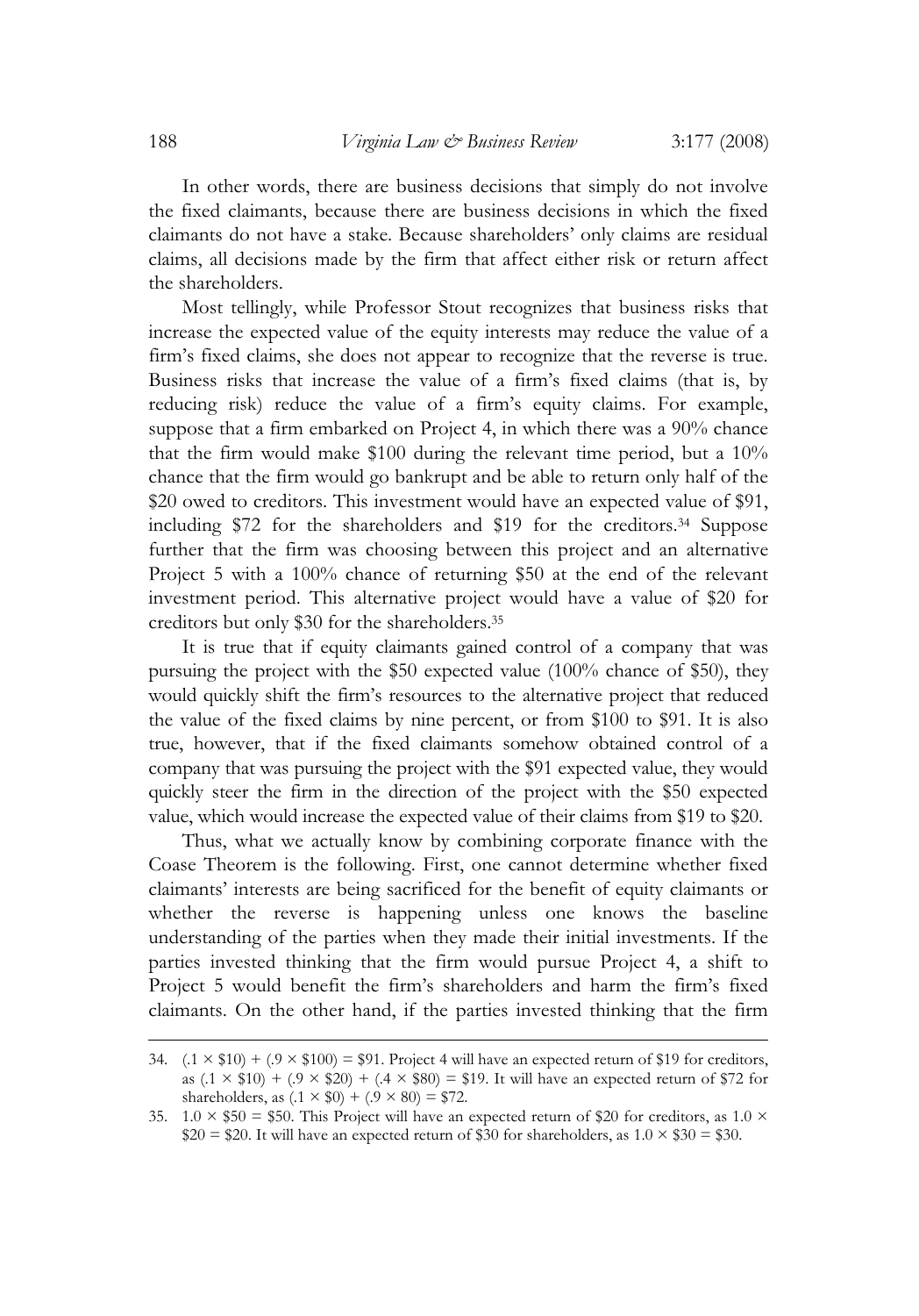would pursue Project 5, a shift to Project 4 would benefit the firm's fixed claimants and harm the firm's shareholders. Without knowing the original understanding of the parties, we simply do not know who is ripping off whom.

Second, from a societal perspective, legal rules should be organized to (a) cause the firm to internalize fully the costs of its operations; and, having done that, (b) pursue the projects that maximize the overall value of the firm. Thus, as between Project 4 and Project 5, the firm clearly should pursue Project 4, which maximizes economic output and societal wealth. Fixed claimants can easily be compensated for moving from Project 5 to Project 4, because Project 5 is only worth \$50 (\$20 for the fixed claimants and \$30 for the shareholders), while Project 4 is worth \$91 (\$19 for the fixed claimants and \$72 for the shareholders). Thus, both classes of claimants, fixed and residual, could be made better off by a move from Project 5 to Project 4, accompanied by a side-payment from the equity claimants to the fixed claimants of some amount greater than \$1 but less than \$42.36

Third, while fixed claimants may sometimes have an incentive to maximize the value of the firm, shareholders, as the residual claimants, always have the incentive to maximize the value of the firm. Thus, shareholders, not creditors, should be put in charge of making the marginal decisions that affect the overall value of the firm (subject, of course, to the ability of the fixed claimants to protect themselves through the contracting process).

These are the default rules in corporate law, subject to modification by the various participants in the corporate enterprise, of course. The single, uniform measure of wealth to be maximized is the overall value of the firm, and the shareholders are in the best position to do this, subject to the possibility of making side bargains with other constituencies.

## **CONCLUSION**

As a narrow legal matter, *Dodge v. Ford* stands for the proposition that if a CEO testifies that he and his board were engaging in certain actions for reasons unrelated to maximizing shareholder value, they would lose a lawsuit challenging those actions, especially if they exhibited indifference to the interests of those shareholders.37 On the other hand, if the CEO engaged in

<sup>36.</sup> On the other hand, there is no way for the fixed claimants to pay the shareholders to move from Project 4 to Project 5, because the gains to the fixed claimants (\$1) are much smaller than the losses to the equity claimants (\$61).

<sup>37.</sup> For a modern version of *Dodge v. Ford*, see Lacos Land Co. v. Arden Group, Inc., 517 A.2d 271 (Del. Ch. 1986), another case whose outcome turns on the CEO's motivation for taking a particular corporate action and in which the CEO lost merely because he